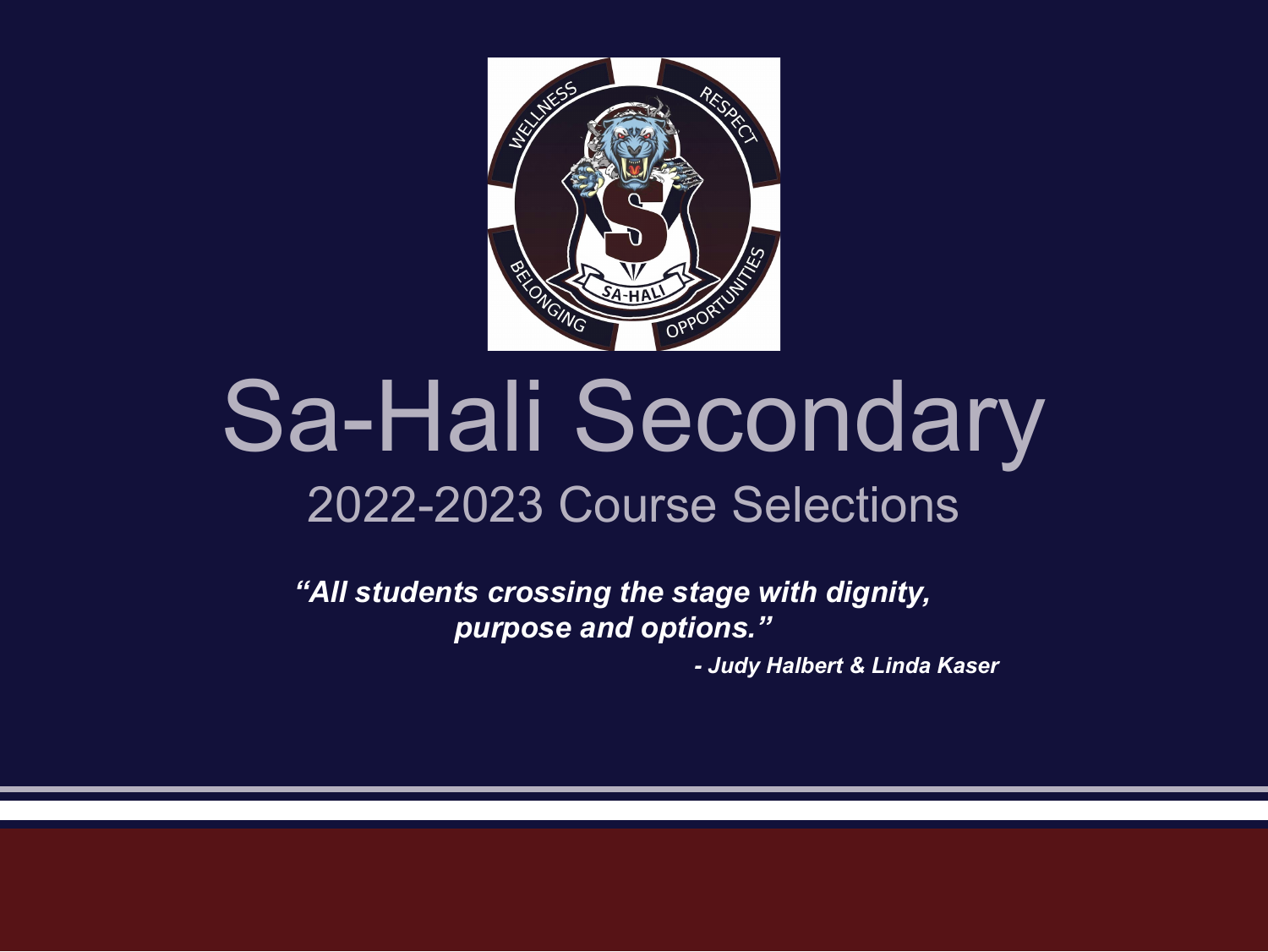# Welcome

#### **Land Acknowledgment**

*I respectfully honour and acknowledge that we are meeting in the territory and on the lands of the Secwepemc People, specifically Tk'emlups te Secwepemc.* 

#### **Purpose for Todays meeting**

- **Introduce our course selection team**
- **Review the course selection process**
- **Review the graduation requirements**
- **Have a look at the courses and programs offered at Sa-Hali Secondary**
- **Helpful resources**
- **Important dates**

### **Questions**

• **We look forward to answering your questions at the END of the presentation.** 

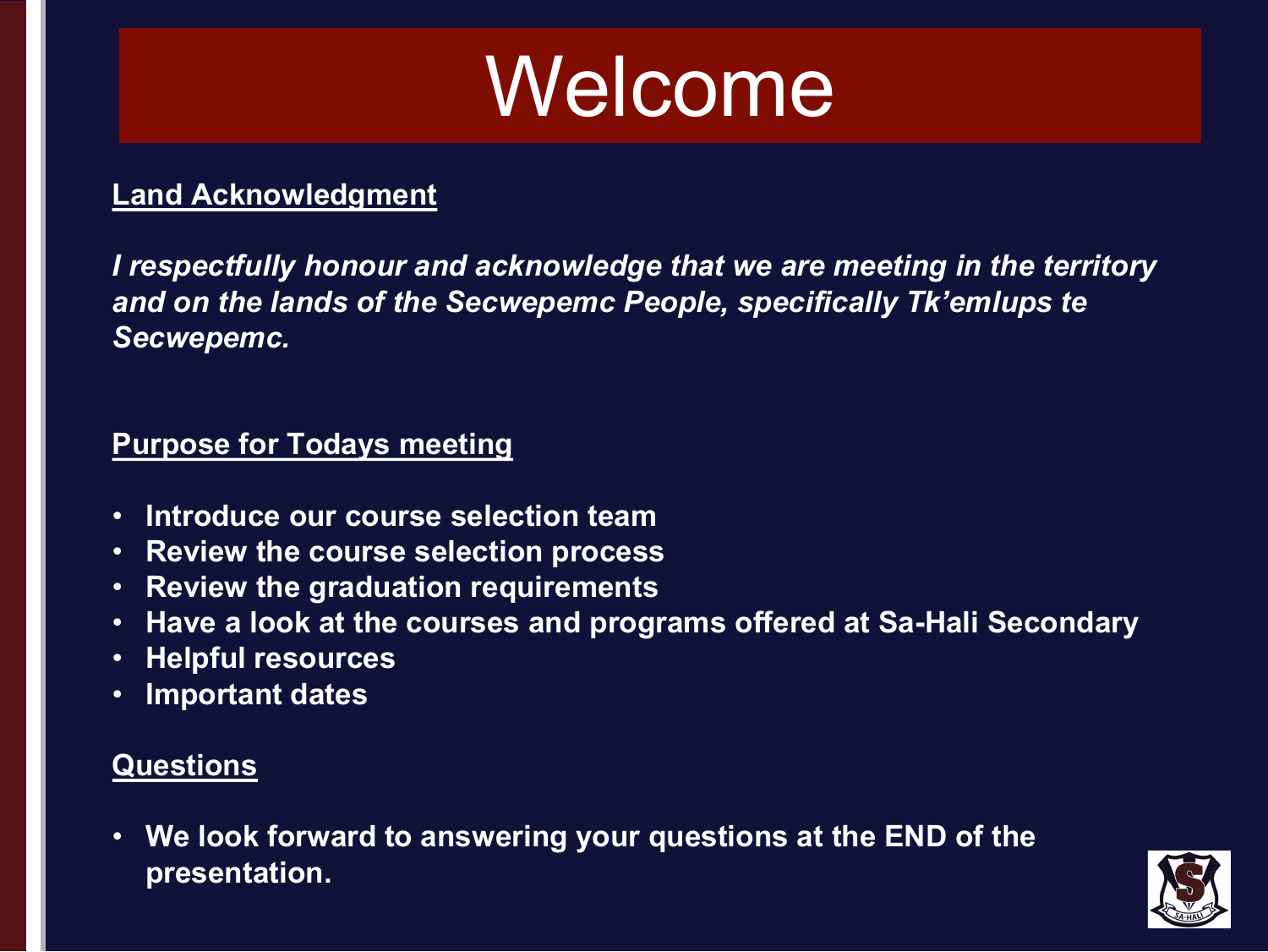## Our School

#### **1000 Students**

**Pac Way, McGowan, Summit (Aberdeen, Beattie, Dufferin and International)**

### **80 Staff**

**Teachers, Support Staff, and Administration**

# Our Course Selection Team

- **Ms. Sdoutz – Principal**
- **Mr. Comita – Vice Principal**
- **Mr. Tommasini – Vice Principal**
- **Mr. Ruberg - LDP**
- **Ms. Keltie – Counsellor (A-H)**
- **Ms. McQuarrie – Counsellor (I-R)**
- **Ms. Mayoh – Counsellor/TNT Coordinator (S-Z)**
- **Ms. Salituro – Student Services Steno**

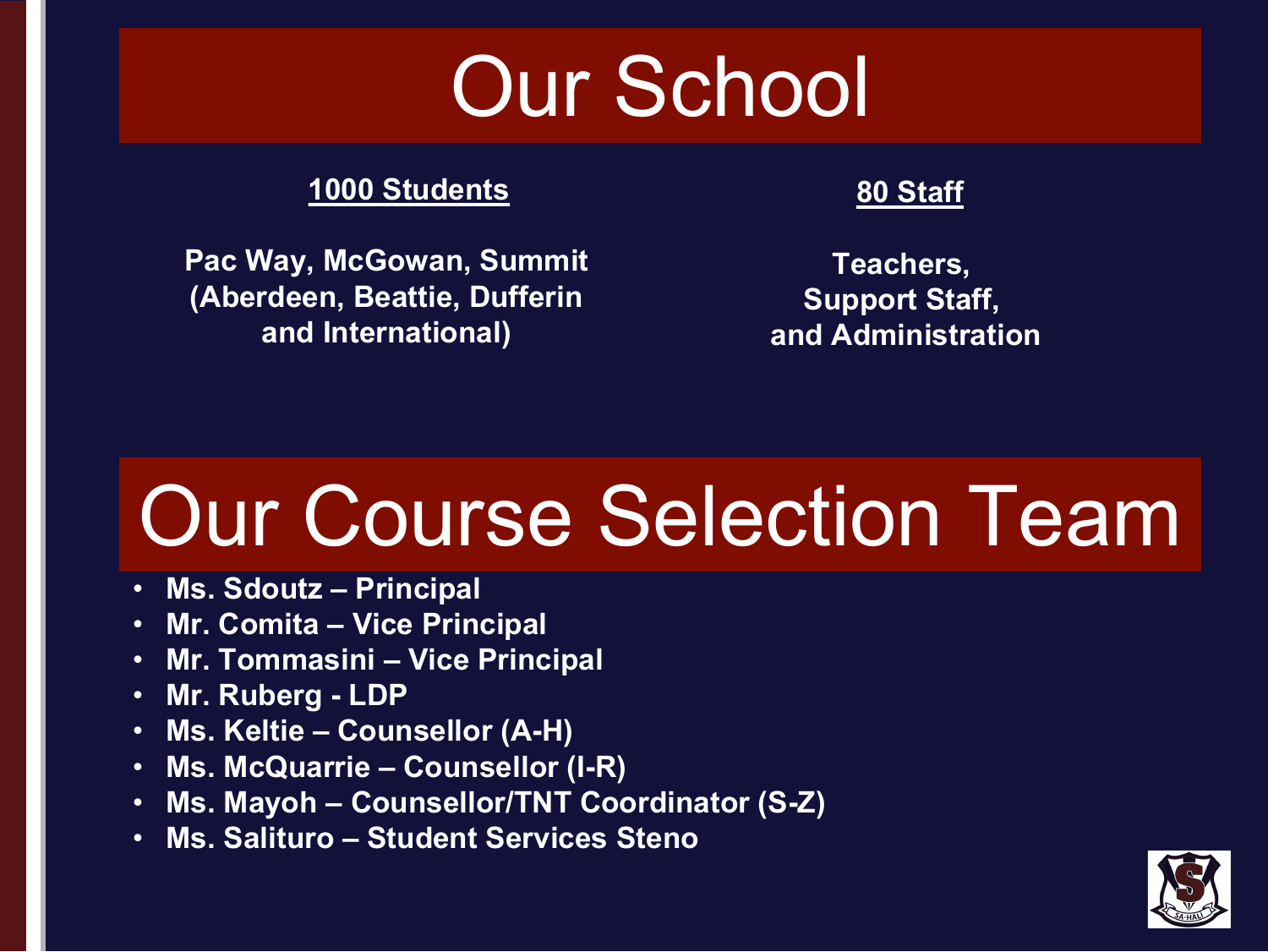## Course Selection Resources

# B.C. Education Planner

**The B.C. Education Planner helps individuals find options that fit their educational goals.**

# Course Selection Info

The Course Selection Book, Sheets and this Power point can be found on the SaHali Secondary website.

- *Parents & Students*
- *Course Selection*

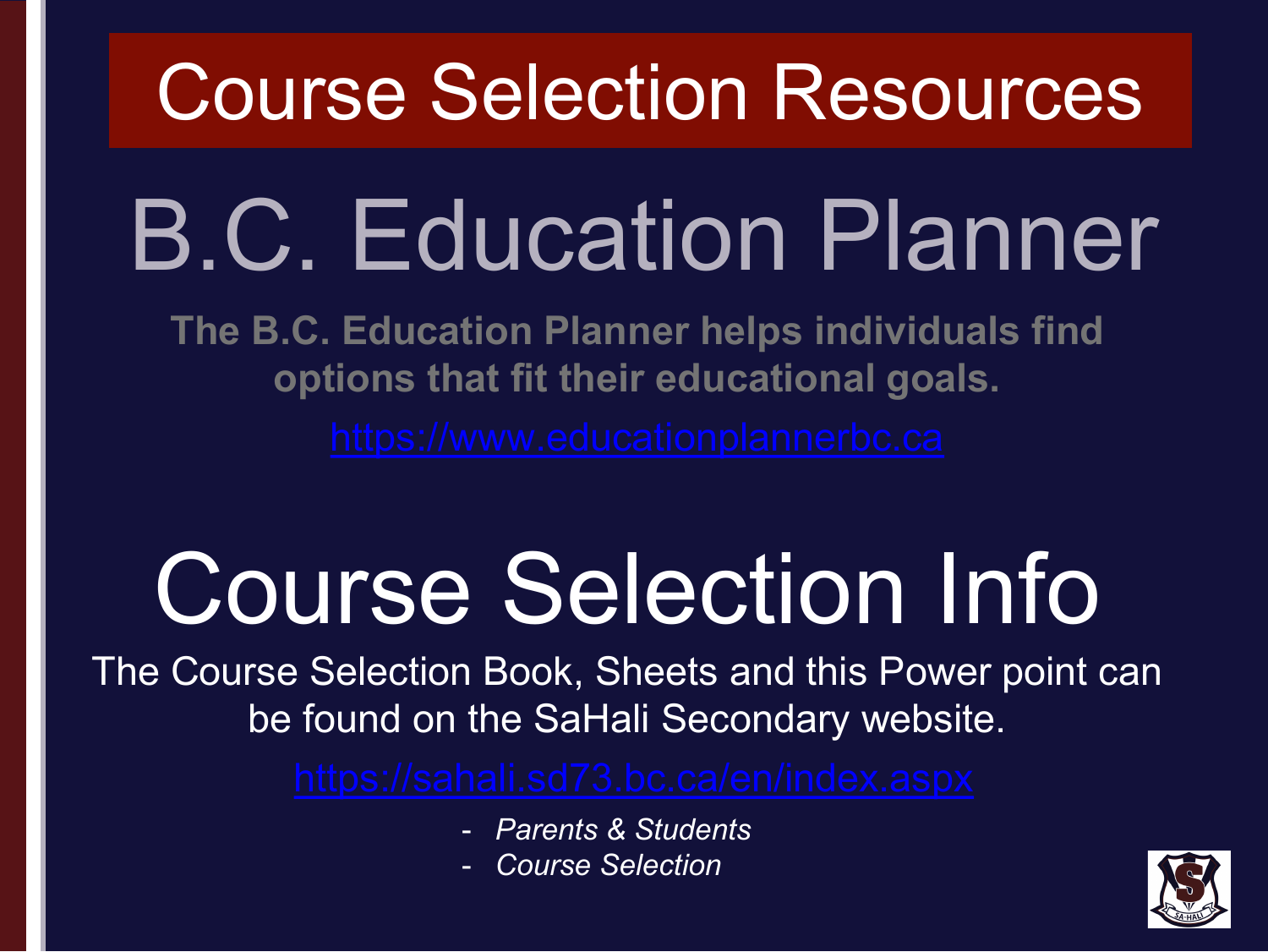### **New for 2022/2023**

- Math 8 and 9 year long classes
- PE 8 and 9 year long classes
- Grade 9 students will choose between: - French, Power Tech, Human Performance and Wildlife/Fly Fishing
- P.E. 10 independent of Active Living 11/12
- Leadership 10-12 offered in 1<sup>st</sup> semester

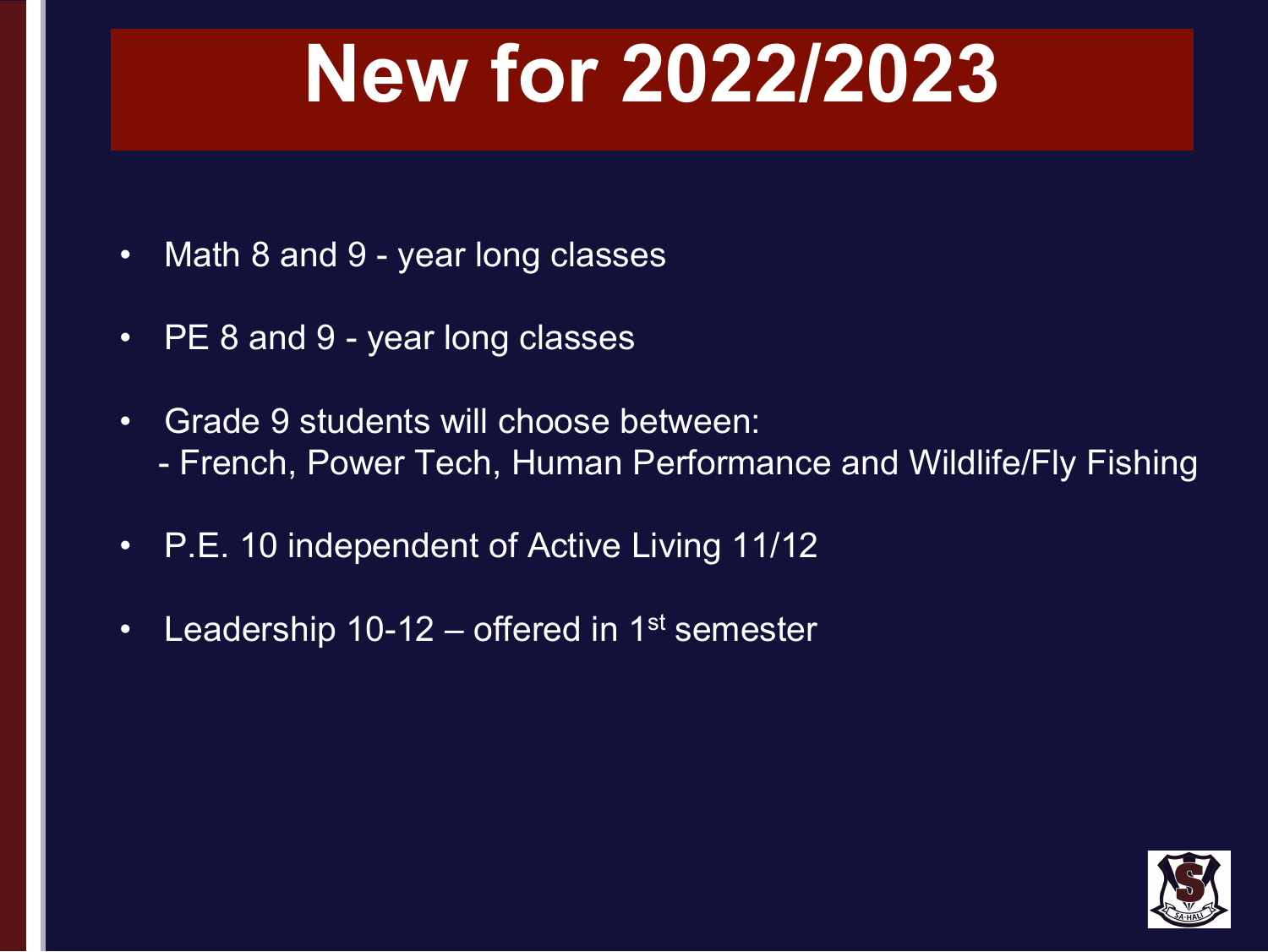

# Graduation Program

### An brief overview of the courses we have to offer at Sa-Hali

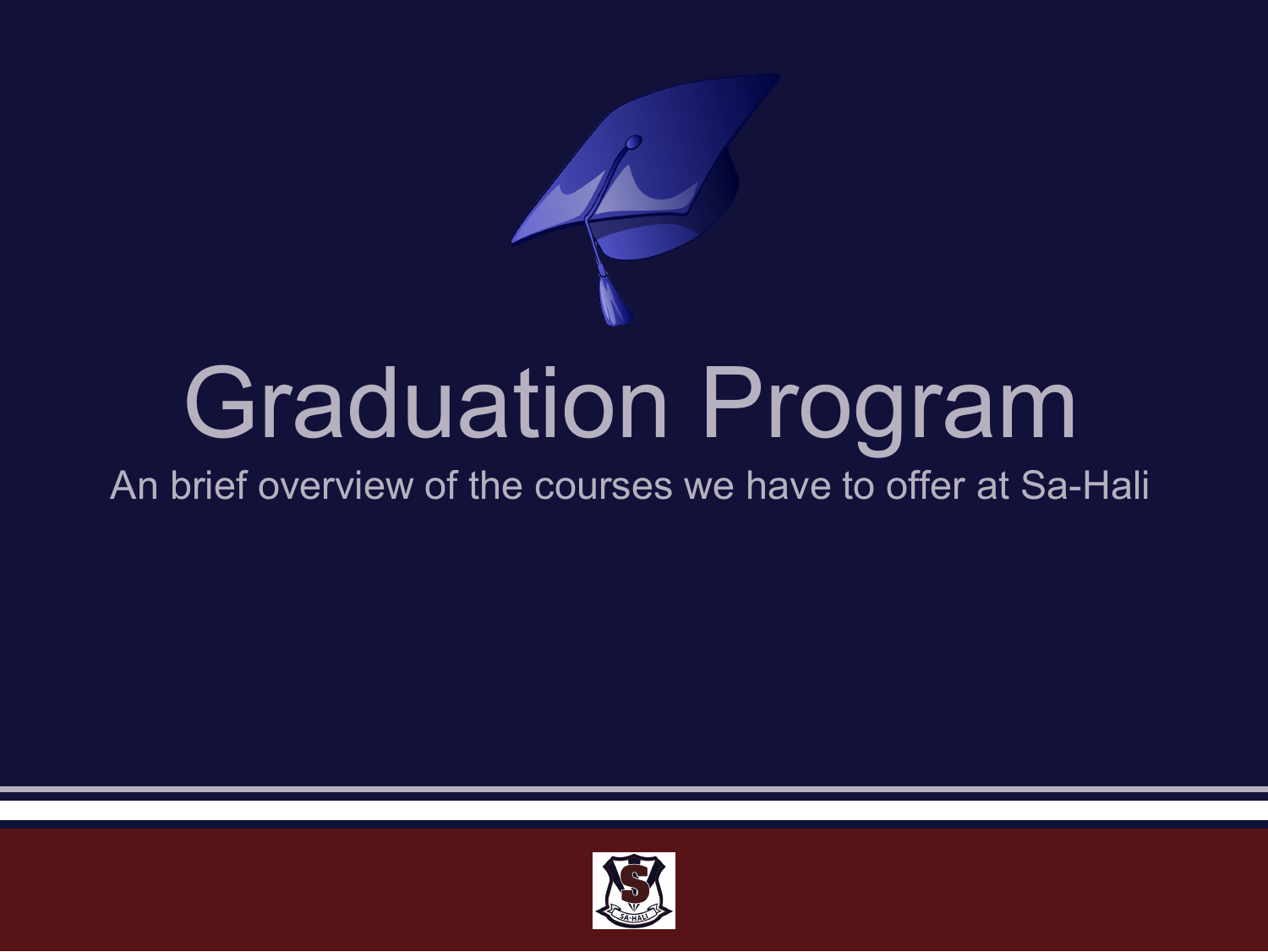# Graduation = 80 Credits

#### **Required Courses (52 credits)**

- Language Arts 10 & 11 & 12
- Mathematics 10 & 11
- Science 10 & One Science 11/12
- Social Studies 10 & One Socials 11 or 12
- Career Life Education 10 & Career Life Connections 12
- Physical & Health Education 10
- 1 Arts Education (Fine Arts) 10-12 **OR** 1 ADST (Applied Skill) 10-12

#### **Elective Courses (28 credits)**

• Elective Courses (28 credits = 7 courses) - 16 credits at Gr. 12 level (incl. Language Arts 12 & CLC 12

#### **Graduation Exams**

- Grade 10 Numeracy and Literacy Examination
- Grade 12 Literacy Examination

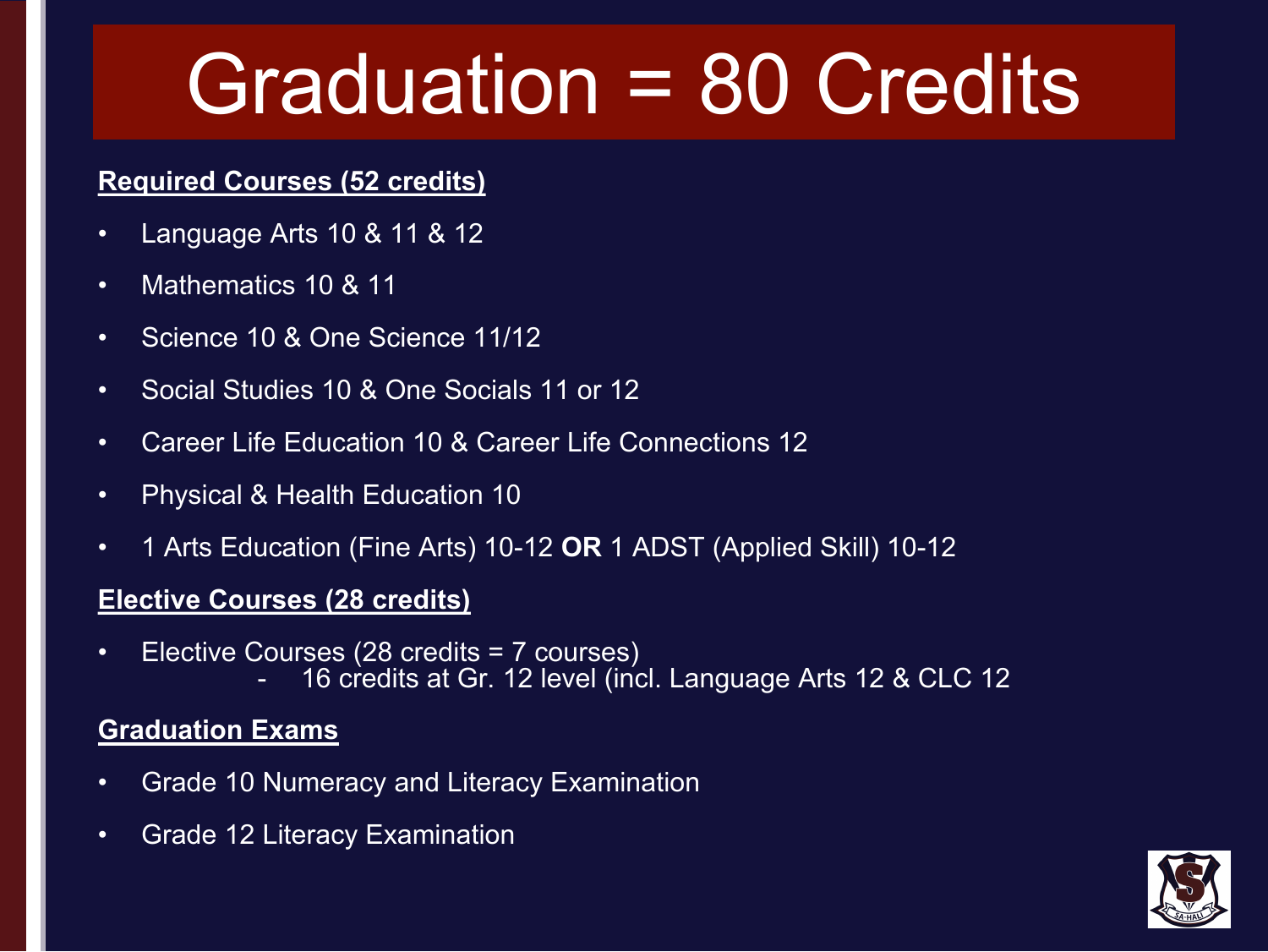# Off Timetable Courses

In Addition to the 8 Courses in your schedule, you may also select the following Off Timetable courses:

- Concert Band 10/11/12
- Concert Choir 10/11/12
- Yearbook 10/11/12

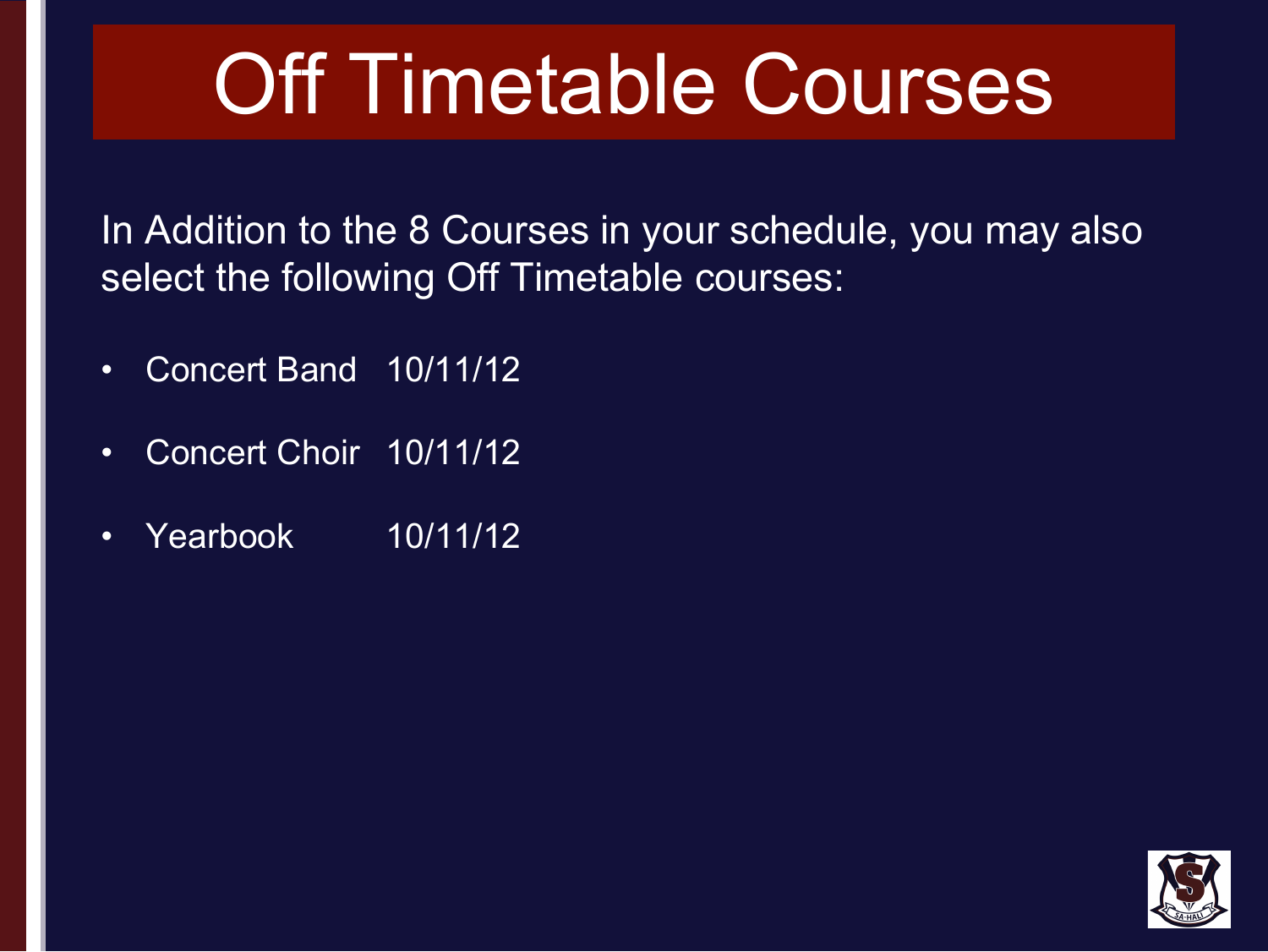### Learning Services

### **Integrated Learning Center**

• These blocks will be determined by Student Services and are typically assigned to students with exceptionalities.

### **Integrated Learning Center Staff**

- Ms. Halliwell: khalliwell@sd73.bc.ca
- Mr. Wagner: gwagner@sd73.bc.ca
- Ms. Taylor: ktaylor@sd73.bc.ca

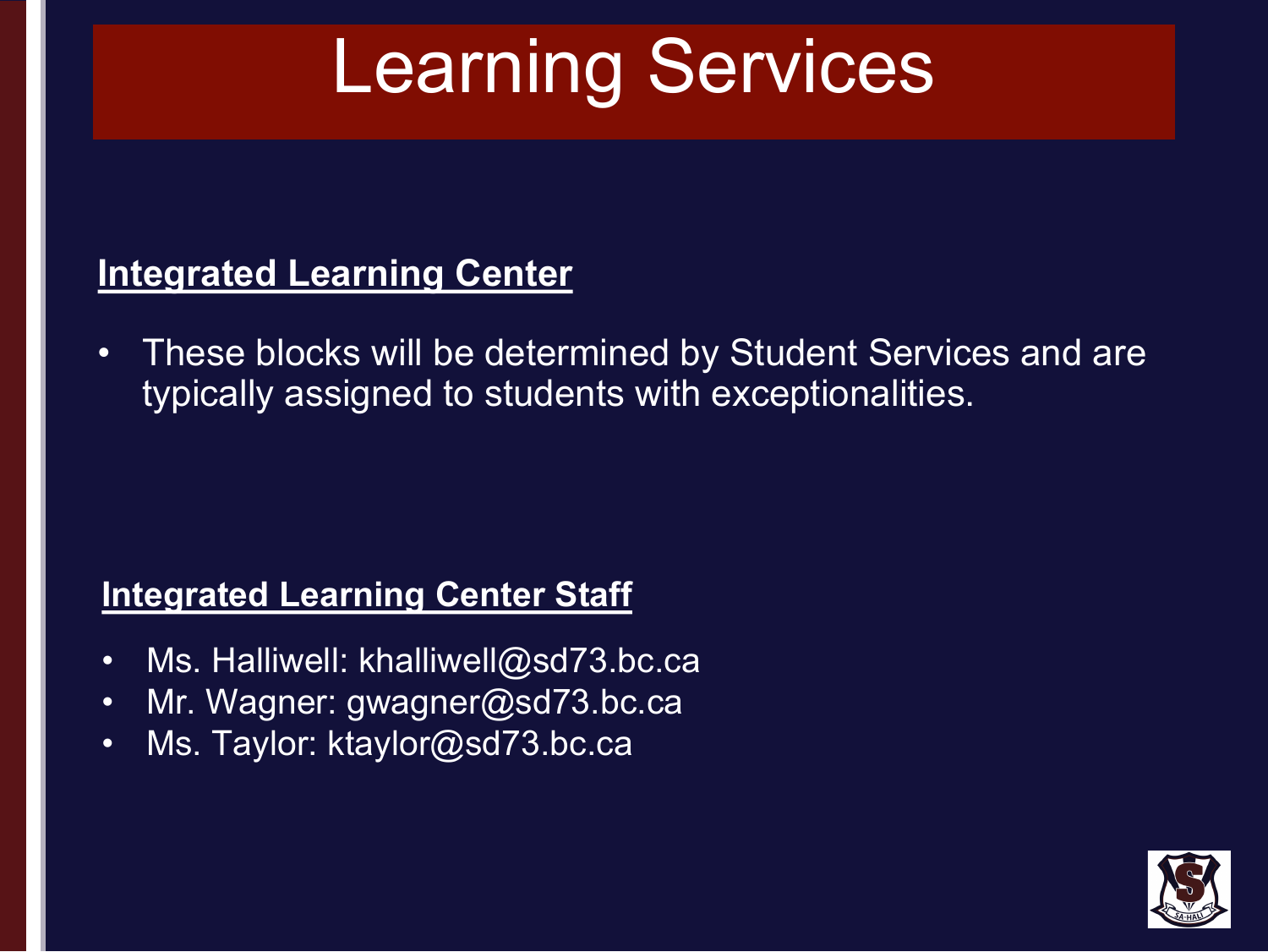### Trades & Transition Programs

**The school district offers a variety of programs and opportunities that allow students to receive high school credits while getting a head start on their careers.** 

- Trade Sampler Construction, Industrial and Mechanical (NKSS)
- Hair Stylist Program (NKSS)
- D.A.T.A. Digital Arts and Technology Program (Sa-Hali)
- Youth Train in Trades Trade Programs (TRU)
- Early Childhood Education Diploma (TRU)
- Health Care Assistant (TRU)
- Police and Justice Studies (TRU)

### **Trades and Transitions Coordinator**

- Ms. Mayoh: <u>[smayoh@sd73.bc.ca](mailto:smayoh@sd73.bc.ca)</u>

### **TNT Resources**

*-* Website: <https://tnt.sd73.bc.ca/en/index.aspx>

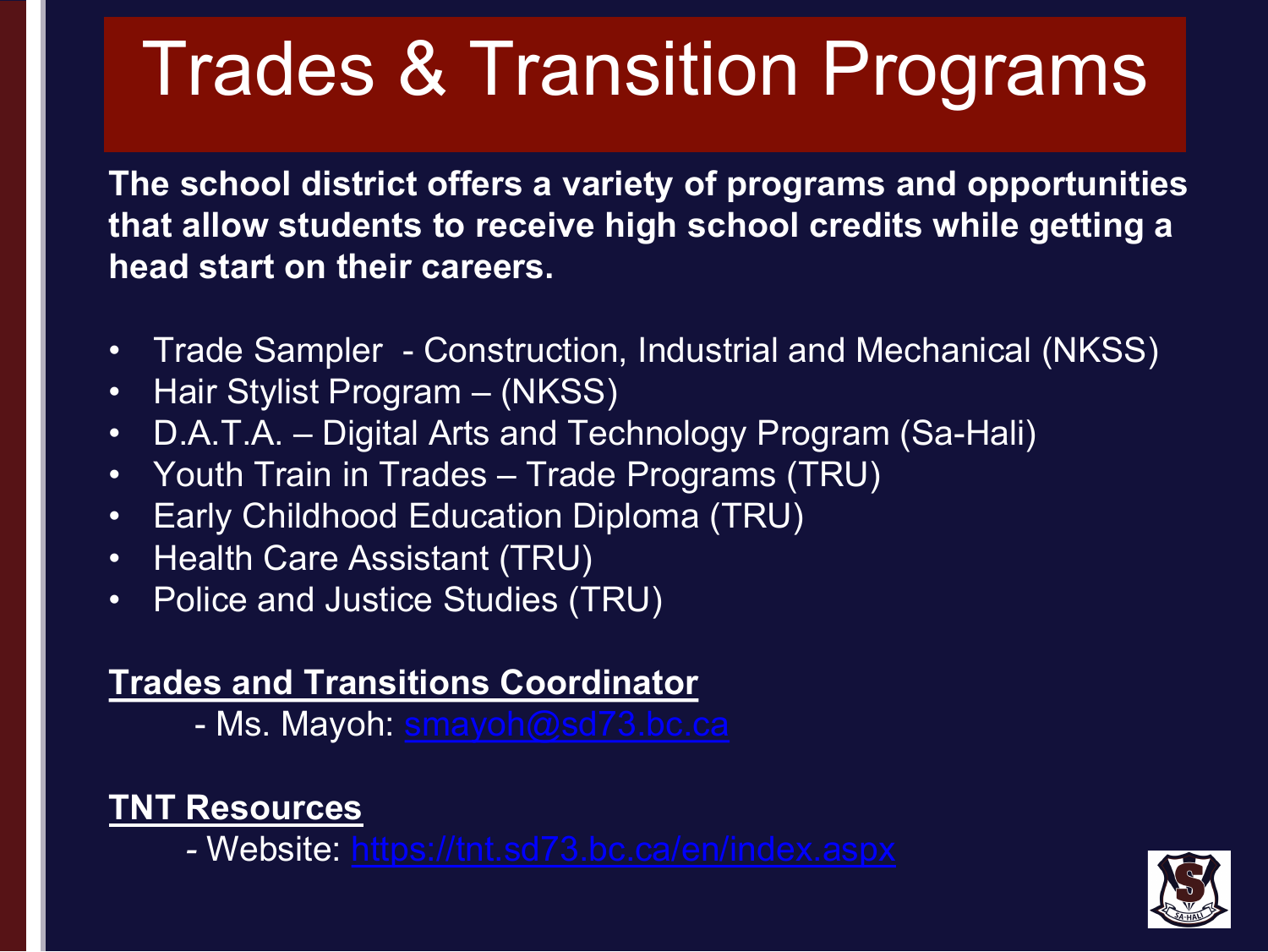### Work Experience

**Work Experience gives students (grade 10-12) an opportunity to gain credit for working (paid or unpaid) outside of school hours.** 

### **Course Credits:**

- Work Experience 12(A) – Requires 90 hours for 4 credits

- Work Experience 12(B) – Requires 90 hours for 4 credits

### **Work Experience Teacher**

- Mr. Dunsmore: adunsmore@sd73.bc.ca

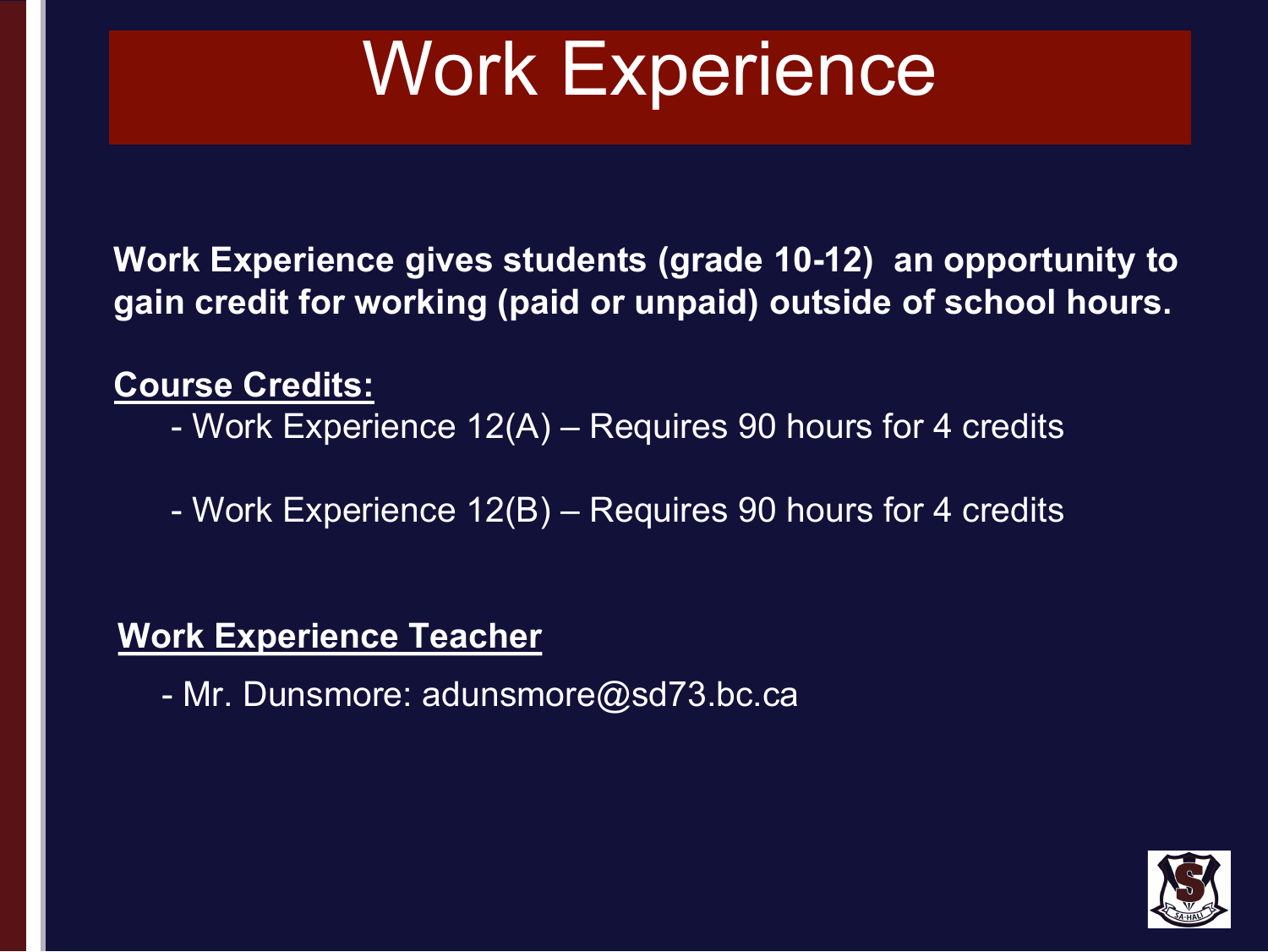## Teacher Assistant, Study Block & Part Time

### **TA Blocks**

Only available for Gr. 11/12's Applications will be available in May

### **Study Block**

Applications will be considered in September Gr. 12's only with Academic Course Load

### **Part Time**

Gr. 12's only - Grad Requirement Met Applications will be considered in January 2023

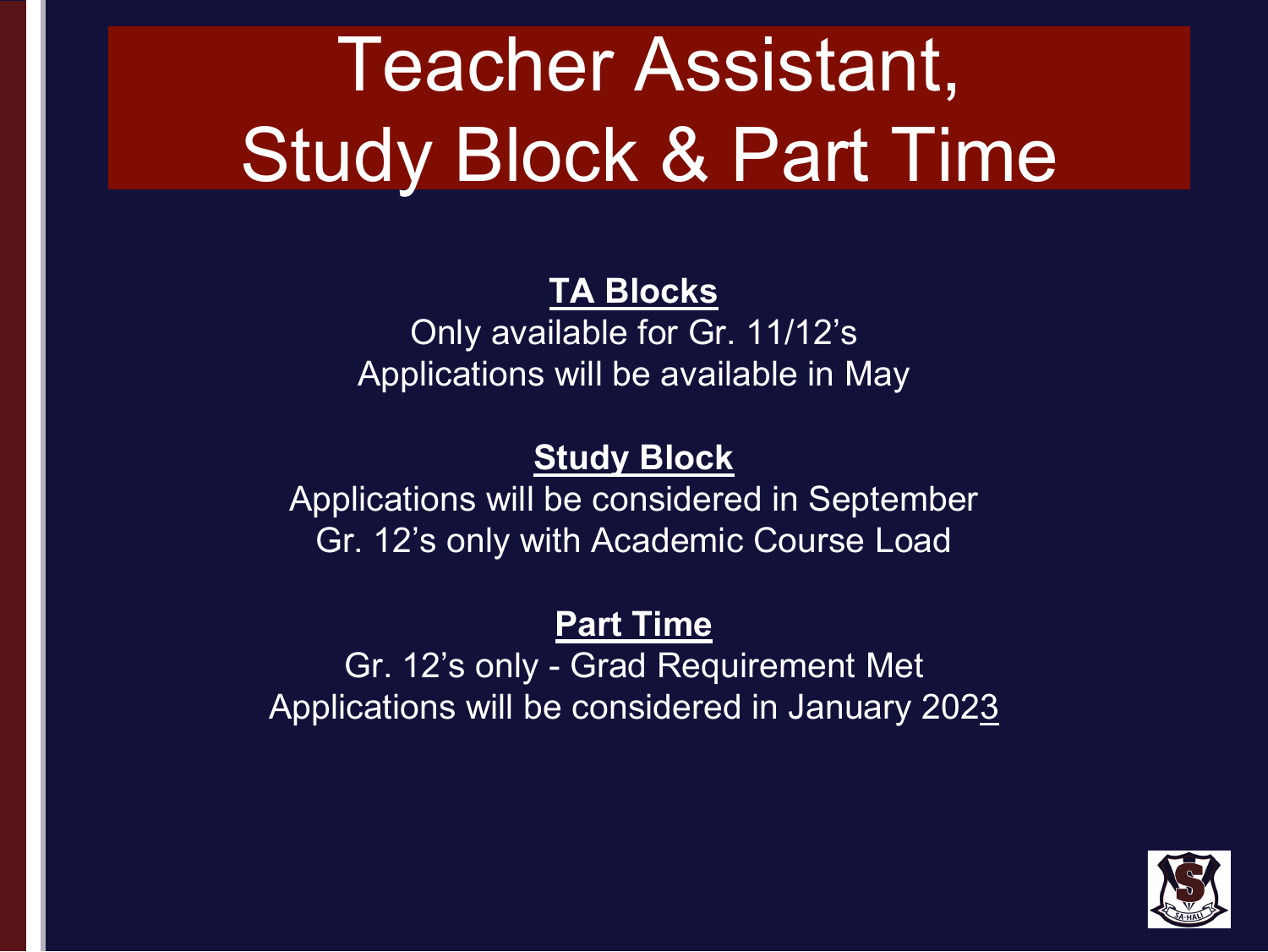# Schedule for Selections

**Students will be called to the library by alpha order:**

- **Student Information Sessions** February 7-10
	- Students will receive course selection sheets
	- Course information for specific grades will be shared
	- Feb 7 Current Grade 8
	- Feb 8 Current Grade 11
	- Feb 9 Current Grade 10
	- Feb 10 Current Grade 9
- **Student Course Selection Sessions**  February 22-25
	- Feb 22 Current Grade 9
	- Feb 23 Current Grade 10
	- Feb 24 Current Grade 11
	- $\cdot$  Feb 25 Catch up day
- **Course Selection on MyEd** Closes on February 25 You and your child can select courses and make changes in MyEd at home until this date. After, please contact your child's counsellor.

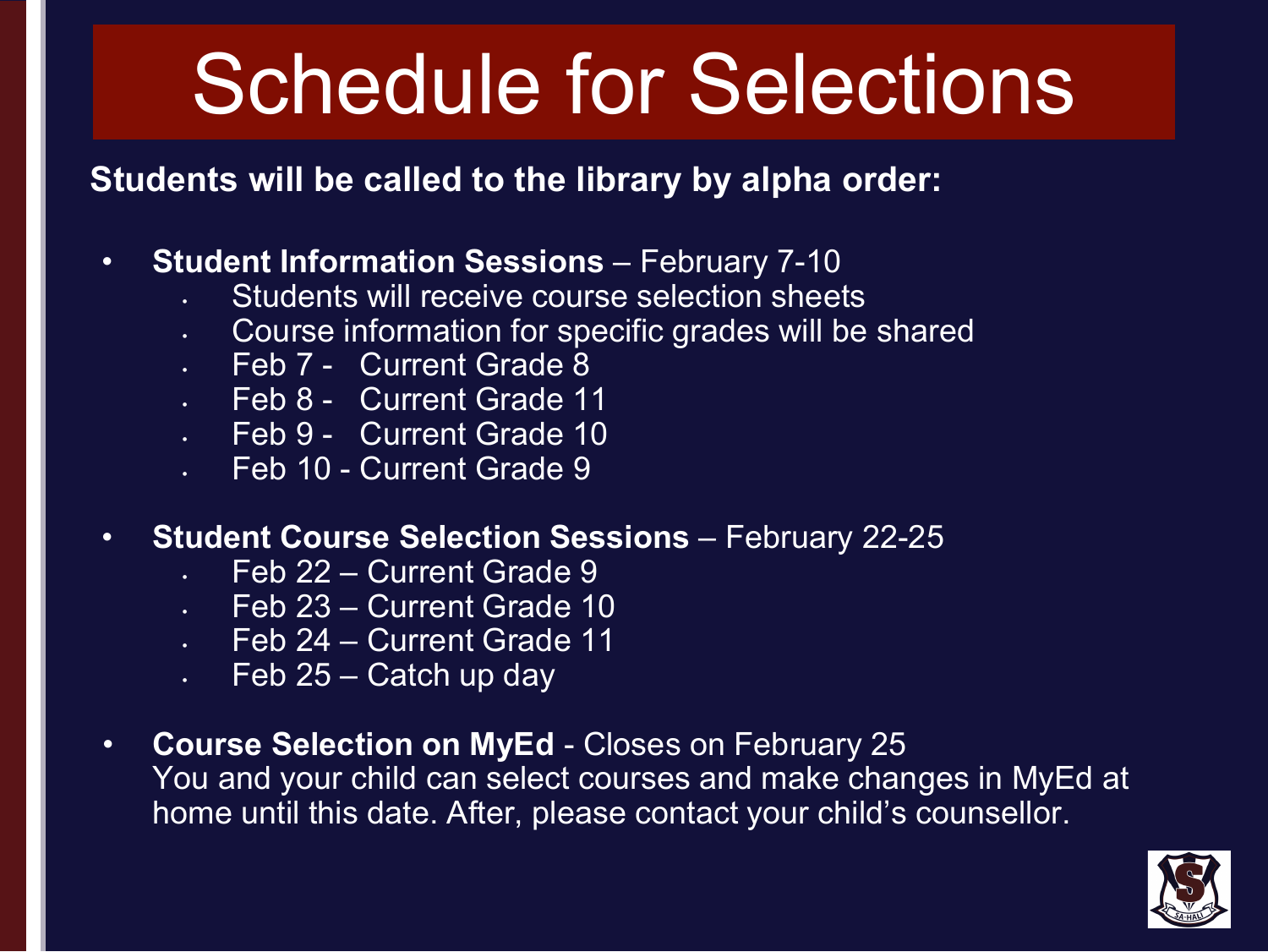### Process for Course Selection

- Students currently in grade 8 will finalize their course selections during the information session. Counselors should be emailed if there are any request changes.
- Students currently in Grades 9/10/11 will be provided a personalized course selection sheet with MyEd BC login information during their information session.
- Students are encouraged to complete their selections on line, at home, if possible.
- All students must bring with them the course selection sheets to final course selection session. Students who did not complete the course selections at home will have an opportunity to do this at the course selection sessions.

### **MORE INFORMATION:**